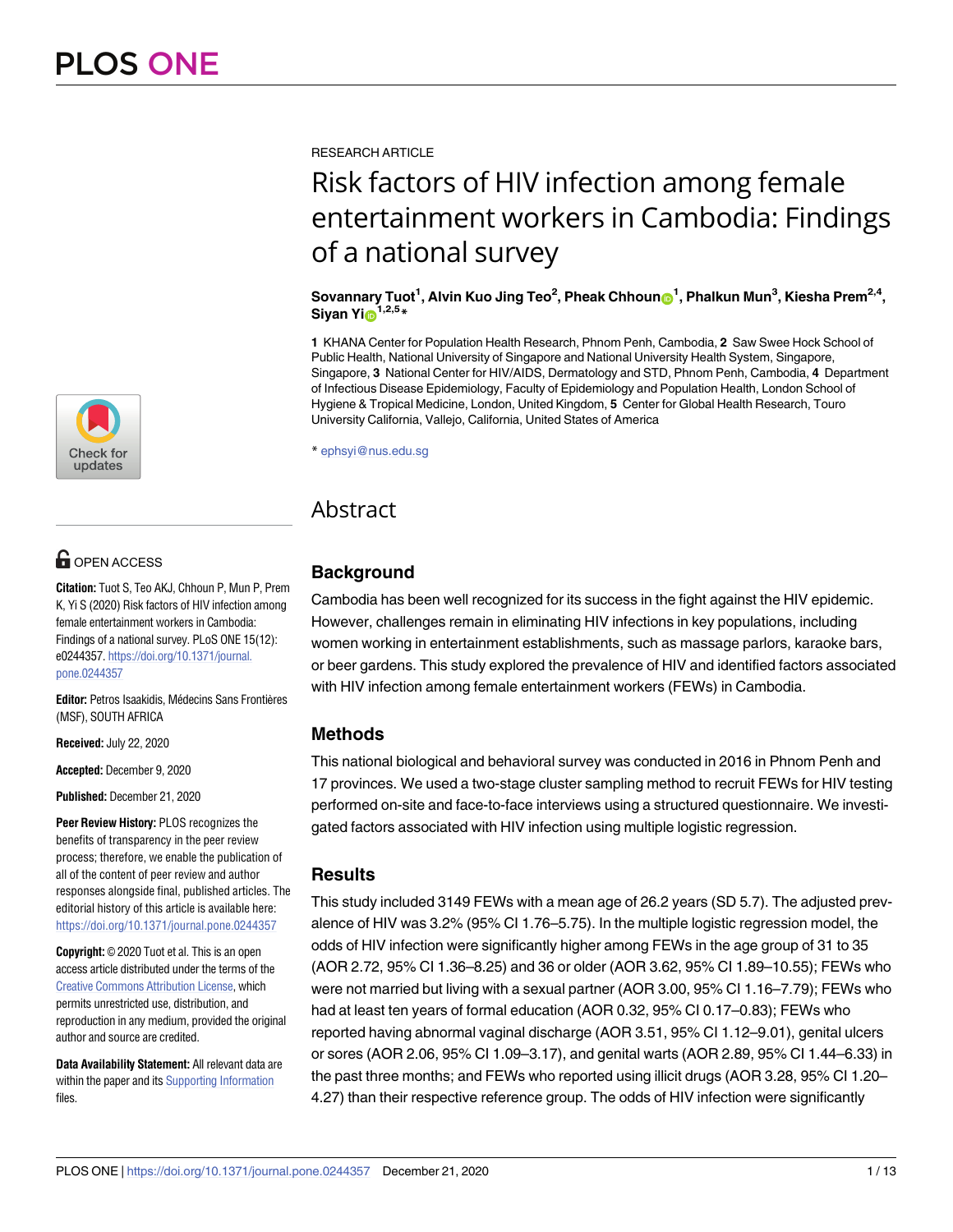<span id="page-1-0"></span>**Funding:** This study was funded by the Global Fund to Fight AIDS, Tuberculosis, and Malaria through the National Center for HIV/AIDS, Dermatology, and STD. The funding was part of the GF-New Funding Model grant (GF-NFM 2015- 2017). KHANA Center for Population Health Research provided technical support to the study design, data collection, data analyses, and report writing. The funders had no role in study design, data collection and analysis, decision to publish, or preparation of the manuscript. No authors received a salary from the funder.

**Competing interests:** The authors have declared that no competing interests exist.

lower among FEWs working in karaoke bars (AOR 0.26, 95% CI 0.14–0.50) and beer gardens (AOR 0.17, 95% CI 0.09–0.54) than among freelance FEWs.

#### **Conclusions**

The prevalence of HIV among FEWs in Cambodia remains much higher than that in the general population. These findings indicate that differentiated strategies to address HIV and other sexually transmitted infections should be geared towards FEWs working as freelancers or in veiled entertainment venues such as massage parlors and freelance sex workers. Prevention efforts among venue-based FEWs should be sustained.

#### **Introduction**

The national response to the human immunodeficiency virus (HIV) in Cambodia has been described as tri-phasic [\[1](#page-10-0)]. In the first phase (1991–2000), Cambodia faced one of the fastestgrowing HIV epidemics in Asia; and in 1998, the HIV prevalence peaked at 1.7% among the general adult population aged 15 to 49 [[2](#page-10-0), [3\]](#page-10-0). The second phase (2001 to 2010) was characterized by combined efforts related to treatment, decentralization of services, and enhanced focus on key populations [\[4](#page-10-0)]. As a result of these strategies, the epidemic was significantly controlled. In recognition of the national success in controlling the HIV epidemic, Cambodia was feted with the United Nations' Millennium Development Goal award in 2010 [[5,](#page-10-0) [6\]](#page-10-0). The current third phase (2011–2020) aims to achieve three-zero targets: (1) zero new HIV infection, (2) zero AIDS-related death, and (3) zero AIDS-related discrimination in communities [[4\]](#page-10-0). Initial evidence suggests that the HIV epidemic is on a downward trajectory, and the HIV prevalence in the general adult population aged 15 to 49 declined to 0.6% in 2016 [\[7\]](#page-11-0). Due to the expanded access to antiretroviral therapy (ART), annual AIDS-related deaths have been reduced by twothirds over the past ten years  $[1, 8]$  $[1, 8]$  $[1, 8]$  $[1, 8]$ .

Despite these tremendous successes, Cambodia has faced significant challenges in controlling the HIV epidemic in key populations, including female entertainment workers (FEWs). In Cambodia, FEWs refer to women working in entertainment establishments such as karaoke bars, massage parlors, or beer gardens. FEWs working in these establishments may or may not be involved in transactional sex. The FEW population also includes freelance sex workers who solicit clients in public places, such as streets or parks, or on calls. In 2008, the Cambodian government enacted a new Law to Suppress Human Trafficking and Sexual Exploitation [[9](#page-11-0)], which has made health interventions in sites used for transactional sex more difficult. Due to the closure of many brothels, sex work has moved to entertainment-based venues or other informal and hidden settings like streets and parks. The distinction between direct and indirect sex work has become obscured, and an increase in indirect transactional relationships, such as sweethearts, have been documented [\[10\]](#page-11-0). In the Cambodian context, "sweethearts" refer to romantic non-commercial sexual relationships. For FEWs, a sweetheart is typically a boyfriend or regular client in the form of indirect transactional sex through living support, dinner dates, gifts, or shopping trips. Such relationships usually involve a lack of condom use as displays of trust and intimacy [[11](#page-11-0)].

Among FEWs, the HIV prevalence is exceptionally high in sub-groups such as brothelbased (17.4%) and street-based (37.3%) sex workers than among women working in other entertainment establishments (9.8%) [[7\]](#page-11-0). Couture et al. conducted a prospective study of young FEWs in the capital city of Phnom Penh and found that the HIV incidence among the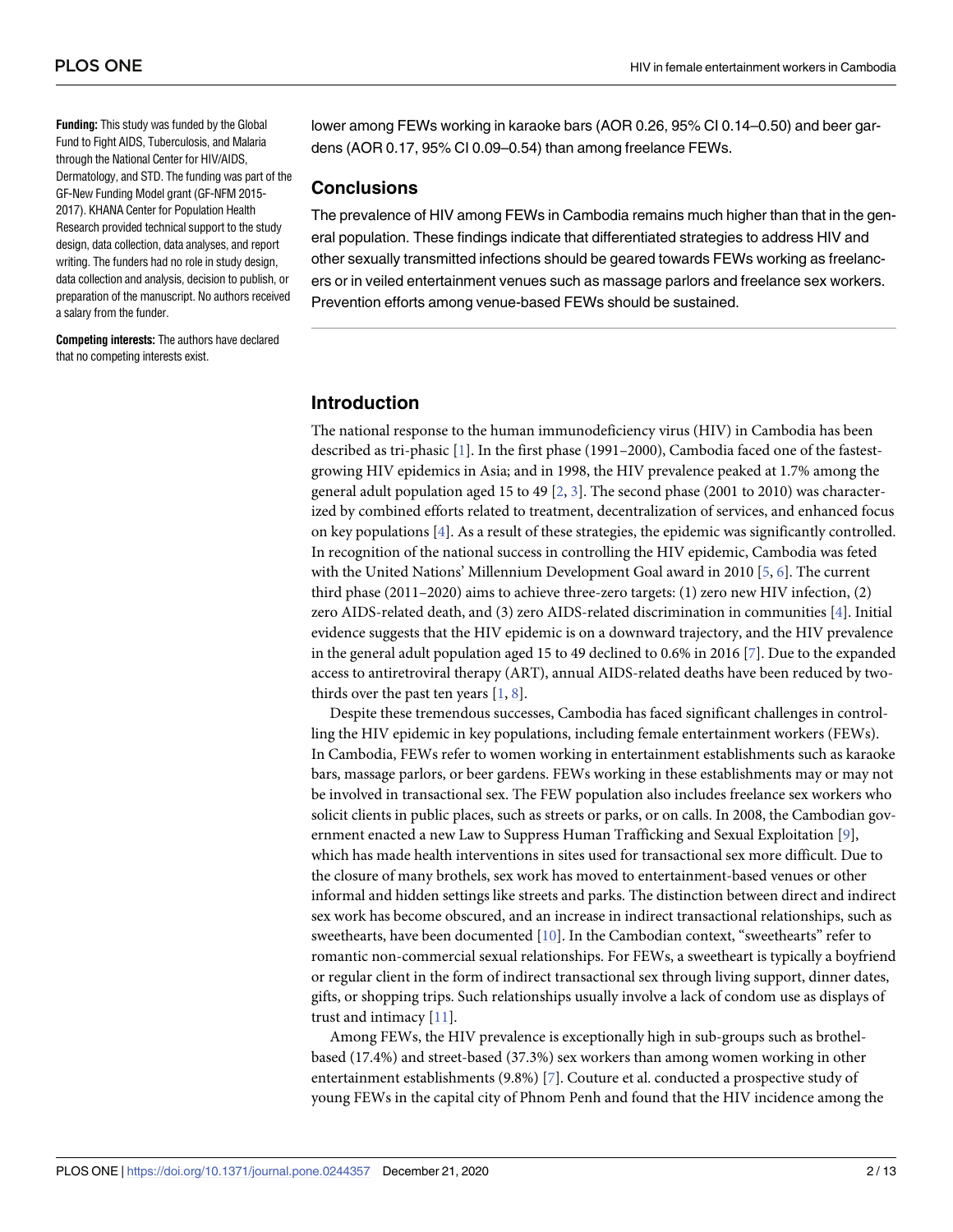<span id="page-2-0"></span>FEWs was 3.6 per 100 person-years (95% confidence interval [CI], 1.2%–11.1%) [[12](#page-11-0)]. The identified risk factors of the HIV infection in the study included being freelance sex workers and younger age of first sex ( $\leq$ 15 years). Our recent study found that almost half of the FEW participants had not tested for HIV in the past six months preceding the survey [\[11\]](#page-11-0). Sexually transmitted infections (STIs), substance use, mental health problems, and gender-based violence were also commonly reported among FEWs in Cambodia [[12–20\]](#page-11-0), while the rates of consistent condom use remain consistently low  $[11, 21]$  $[11, 21]$  $[11, 21]$  $[11, 21]$  $[11, 21]$ . These conditions and behaviors have been reported as risk factors of HIV infection and HIV risk behaviors among this key population [[12](#page-11-0)–[17\]](#page-11-0).

Collectively, these empirical data suggest that FEWs in Cambodia remain at disproportionally high risk of HIV infection. Due to the significant changes in the sex and entertainment industry landscapes, the information on the burden of HIV infection and its related risk factors needs to be closely followed up. The strategic information with up-to-date data on the HIV epidemic and programmatic response is crucial to Cambodia, particularly in the wake of the shrinking international HIV funding. The reduced funding is due to the country's status change from a low-income to a lower-middle-income country in 2016 [[22](#page-11-0)]. More strategic decisions need to be made to adapt to the limited resources to achieve the ambitious global targets of ending the HIV epidemic by 2030. Therefore, we conducted this study to explore the HIV prevalence and identify risk factors associated with HIV infection among FEWs in Cambodia.

#### **Materials and methods**

#### **Study sites and participants**

This National Integrated Biological and Behavioral Survey among FEWs (FEW-IBBS) was conducted in 2016 in Phnom Penh and 17 other provinces purposively selected out of the 25 provinces in Cambodia. The FEW population size in the selected provinces represented more than 90% of the total FEWs in Cambodia in 2015 [\[7,](#page-11-0) [23\]](#page-11-0). The survey included women who were (1) working in the entertainment establishments or as freelance sex workers; (2) aged at least 18 years; (3) sexually active, defined as having had vaginal or anal sexual intercourse with at least one man in the past 12 months; (4) able to communicate in Khmer; (5) able and willing to provide written informed consent; and (6) willing to be physically present at the study site for an interview and HIV testing.

#### **Sample size calculation**

We used the Open Epi calculator version 3.02 [[24](#page-11-0)] to calculate the sample size required to estimate the HIV prevalence. In 2016, the estimated total number of FEWs in Cambodia was 40215, working in 2571 entertainment establishments, including 896 freelance FEWs [[3](#page-10-0), [7\]](#page-11-0). Using the HIV prevalence of 3.1% in the most recent national survey [\[23\]](#page-11-0), a design effect of 1.5, 10% refusal rate, and a 95% confidence level, the minimum sample size required for the survey was 3100 FEWs.

#### **Sampling procedures**

Venue-based FEWs were sampled using a multi-stage cluster sampling design. First, we listed all the entertainment establishments clusters (karaoke bars, massage parlors, beer gardens, and beer companies) in the selected areas and the estimated number of FEWs in each cluster. Next, we assigned a number to each cluster. We used a random number calculator to randomly select a cluster from the list. Subsequently, we invited all the FEWs in the selected clusters to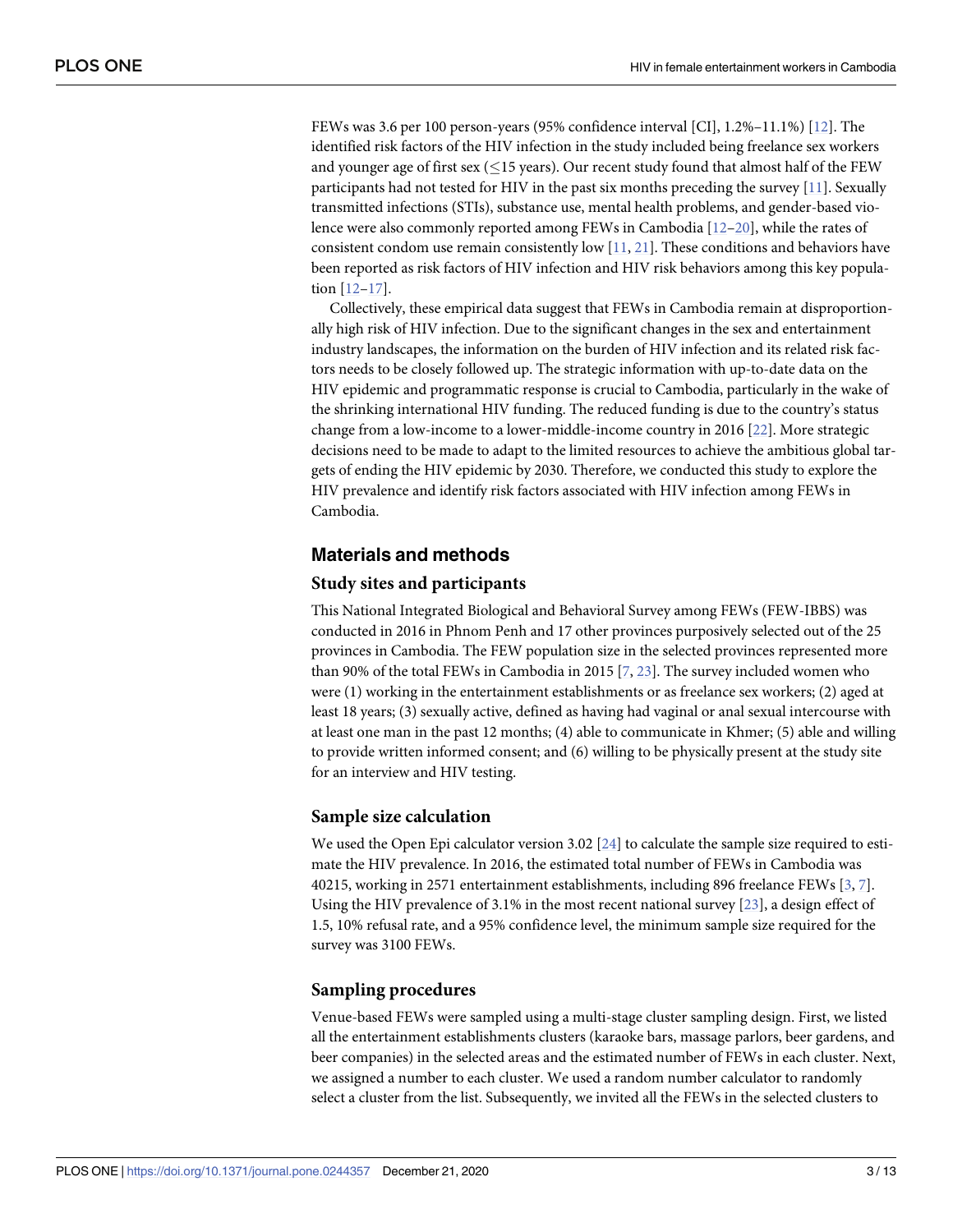<span id="page-3-0"></span>partake in the study. We repeated the random cluster selection until the target sample size was attained.

We used a time-location sampling method to recruit freelance FEWs. We established a sampling frame comprised of all known hotspots where freelance FEWs were known to assemble using information obtained from non-governmental organizations (NGOs) working with this population in the different localities. Before data collection, the study team worked closely with the respective NGOs to conduct a feasibility assessment and updated the sampling frame accordingly. We randomly selected the locations, date, and time (in four-hour time periods) for participant recruitment. We anticipated that the number of hotspots in each province would be small. Therefore, we included all hotspots and invited all FEWs found at the hotspots to participate in the study.

#### **Data collection training**

In this national survey, we involved representatives of key stakeholders, including FEW communities, in every stage of the survey, from study design to questionnaire development and validation, data collection, and finding dissemination. Pre-data-collection workshops and training were conducted with data collection teams and representatives of HIV key stakeholders, NGOs working with FEWs, and FEW communities. Data collection teams were composed of team leaders from the Surveillance Unit of the National Center for HIV/AIDS, Dermatology and STD, staff members of the respective provincial health department, and representatives of NGOs, community outreach workers, and FEW communities. The training covered: (1) sampling methods, including mapping and eligibility criteria, (2) informed consent procedures, (3) participants' privacy and confidentiality, (4) study protocol and interview techniques, (5) blood specimen collection, and (6) record-keeping and completion of the survey forms. We also pretested the questionnaire during the training.

#### **Questionnaire development**

We developed a structured questionnaire for face-to-face interviews, which took approximately 30 minutes to complete. Standardized and validated tools were adapted from previous studies among HIV key populations in Cambodia [\[18–20](#page-11-0), [25](#page-11-0), [26](#page-11-0)]. The structured questionnaire was initially developed in English and then translated into Khmer, Cambodia's national language. It was then back-translated into English by another translator to ensure that the original items' "content and spirit" were maintained. A consultative meeting was held with representatives of key stakeholders working on HIV and harm reduction programs, including NGOs and FEW communities, to review the study protocol and tools. A pilot study was conducted with 20 FEWs in Phnom Penh, later excluded from the main study.

#### **Variables and measurements**

Socio-demographic characteristics included age (continuous), urbanicity of study sites, marital status, years of formal education attained (continuous), and type of entertainment venue for which the woman was working. We also collected information on living duration in the current city (continuous) and working duration in the current entertainment venue (continuous).

For HIV risks, we collected information regarding the participant's HIV status and sexual behaviors with commercial partners, defined as having sexual intercourse in exchange for money or gifts, and non-commercial partners. These included the number of sexual partners (continuous), condom use frequency (always, frequently, sometimes, never), STI diagnosis, and experiences of STI symptoms (yes or no) in the past three months. We also collected information on illicit drug use (heroin, marijuana, amphetamine-type stimulants, or other types of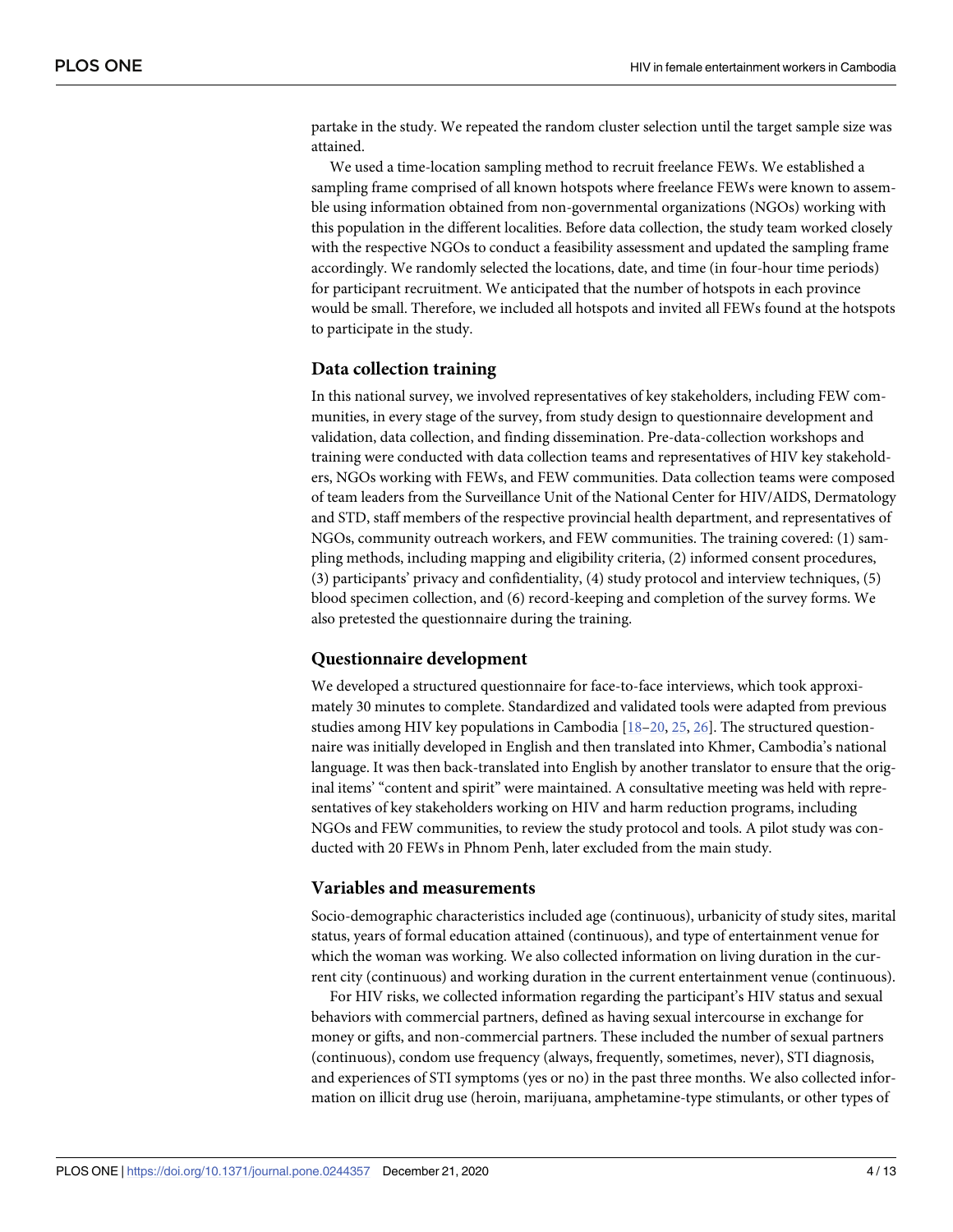<span id="page-4-0"></span>drugs) and alcoholic drinks at work (yes or no) in the past three months. For participants who reported living with HIV, we collected self-reported HIV care and treatment information, including ART.

All participants received HIV testing regardless of whether they already knew their HIVstatus. A blood sample was obtained from each participant by a trained laboratory technician through finger-prick and tested for HIV antibodies using the HIV-1/2 Determine™ test, following the national protocol [\[27\]](#page-12-0). We confirmed the test results by the HIV 1/2 STAT-PAK™ test on-site. If a specimen was reactive by the HIV-1/2 Determine™ test but non-reactive by the HIV  $1/2$  STAT-PAK<sup> $<sub>m</sub>$ </sup> test, the participant was recommended to go for a confirmatory test at</sup></sub> an ART clinic of their choice with support from a community outreach worker. HIV test result was provided to the participants verbally after the interview, together with post-test counseling. All participants attended a pre- and post-test counseling session provided by trained counselors from HIV confidential counseling and testing centers located in the study sites. Those tested positive for HIV were referred to an ART clinic of their choice by a local NGO working in the respective area for care and treatment services according to the national guidelines. All participants received a token of appreciation valued at approximately US\$4 for their time and effort.

#### **Statistical analyses**

Sampling weights that corrected for non-response and sample design were applied. Standard errors were adjusted for clustering at the venue level [\[28\]](#page-12-0). We calculated the HIV prevalence by dividing the number of HIV-positive participants by the total number of participants tested. In bivariate analyses, we used the Chi-squared test (or Fisher's exact test when a cell count was smaller than five) for categorical variables and Student's *t*-test for continuous variables. A multiple logistic regression model was built to identify risk factors associated with HIV infection. We transformed the age and education level into categorical variables. We included age, education level, marital status, types of entertainment establishments, and other variables significantly associated with HIV infection in bivariate analyses (*p<*0.05) simultaneously in the model. We then removed variables not statistically significant from the model using a backward stepwise selection method. We reported adjusted odds ratios (AOR) with its associated 95% CI and *p*-values. Statistical analyses were conducted using STATA version 12.0 (Stata Corp, Texas, United States).

#### **Ethical considerations**

The National Ethics Committee for Health Research, Ministry of Health, Cambodia approved the study (Ref no: 297NECHR). The data collection team explained to the participants about the study and obtained their written consent. Participation in the study was voluntary, and participants could refuse to respond to any questions or discontinue their participation at any time. We also extended free HIV testing to eligible individuals who refused to participate in this study if they wanted. We maintained the confidentiality of the participants by using unique codes, and no personal identifiers were recorded.

#### **Results**

#### **HIV prevalence and socio-demographic characteristics**

Of 3353 FEWs invited, 148 (4.4%) refused to participate in the study, primarily due to their time constraints. Fifty-six participants (1.8%) with missing data of main variables or HIV testing results were further excluded from the analyses. In total, we included 3149 FEWs in the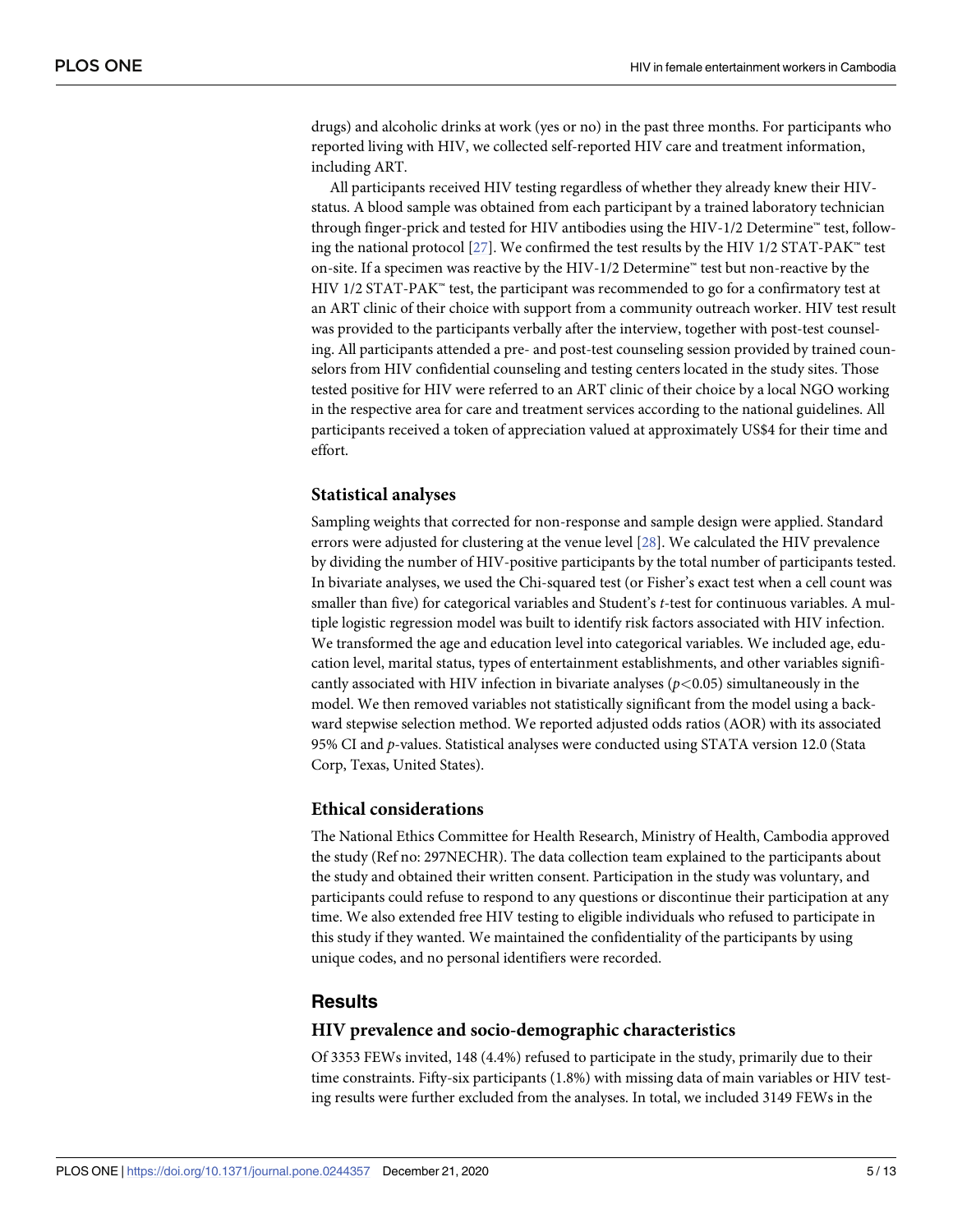| <b>Variables</b><br>Age groups                                           |                                    | Total       | HIV-negative | HIV-positive | P-value* |
|--------------------------------------------------------------------------|------------------------------------|-------------|--------------|--------------|----------|
|                                                                          |                                    |             |              |              | < 0.001  |
|                                                                          | < 21                               | 584 (18.5)  | 581 (18.9)   | 3(4.2)       |          |
|                                                                          | $21 - 25$                          | 1004(31.9)  | 994 (32.3)   | 10(13.9)     |          |
|                                                                          | $26 - 30$                          | 905 (28.7)  | 894 (29.1)   | 11(15.3)     |          |
|                                                                          | $31 - 35$                          | 455 (14.4)  | 423(13.7)    | 32 (44.4)    |          |
|                                                                          | > 36                               | 201(6.4)    | 185(6.0)     | 16(22.2)     |          |
| Current marital status                                                   |                                    |             |              |              | < 0.001  |
|                                                                          | Never married                      | 1072 (34.0) | 1061(34.5)   | 11(15.3)     |          |
|                                                                          | Married, living together           | 548 (17.4)  | 540 (17.5)   | 8(11.1)      |          |
|                                                                          | Married, not living together       | 113(3.6)    | 109(3.5)     | 4(5.6)       |          |
|                                                                          | Divorced/widowed                   | 1215(38.6)  | 1180 (38.3)  | 35(48.6)     |          |
|                                                                          | Not married, living with a partner | 201(6.4)    | 187(6.1)     | 14 (19.4)    |          |
| Level of formal education attained                                       |                                    |             |              |              | < 0.001  |
|                                                                          | $\leq 6$                           | 1894 (60.1) | 1834 (59.6)  | 60(83.3)     |          |
|                                                                          | $7 - 9$                            | 958 (30.4)  | 948 (30.8)   | 10(13.9)     |          |
|                                                                          | $> 10$ years                       | 297(9.4)    | 295(9.6)     | 2(2.8)       |          |
| Type of entertainment venues                                             |                                    |             |              |              | < 0.001  |
|                                                                          | Massage parlors                    | 93(3.0)     | 89 (2.9)     | 4(5.6)       |          |
|                                                                          | Freelance sex workers              | 351(11.1)   | 312(10.1)    | 39 (54.2)    |          |
|                                                                          | Beer companies                     | 101(3.2)    | 99(3.2)      | 2(2.8)       |          |
|                                                                          | Karaoke bars                       | 2223 (70.6) | 2197 (71.4)  | 26(36.1)     |          |
|                                                                          | Beer gardens                       | 381 (12.1)  | 380 (12.3)   | 1(1.4)       |          |
| Duration of working for the current entertainment<br>venue $> 12$ months |                                    | 1380 (43.9) | 1336 (43.4)  | 44(61.1)     | 0.003    |

<span id="page-5-0"></span>**Table 1. Socio-demographic characteristics of HIV-positive and HIV-negative FEWs (***n* **= 3149).**

Abbreviations: FEW, female entertainment workers; HIV, human immunodeficiency virus.

� Chi-square test (or Fisher's exact test when a cell count was smaller than 5) was used.

<https://doi.org/10.1371/journal.pone.0244357.t001>

analyses. The mean age of the participants was 26.2 years (SD 5.7). The adjusted HIV prevalence among FEWs in this study was 3.2%. The prevalence was 11.1% among freelance FEWs (11.1%) and 4.3% among FEWs working in massage parlors. Of those who knew their HIVpositive status (*n* = 29), 86.2% were on ART. As shown in Table 1, most of the participants were aged 30 or younger, and 38.6% were divorced or widowed. The participants' education level was generally low, with 60.1% having attained six years or less of formal education. More than two-thirds (70.6%) worked in karaoke bars, and 43.9% reported having worked in the current venue for more than one year. HIV infection was significantly associated with age groups, marital status, formal education level, entertainment venue type, and working duration in the current entertainment venue.

#### **HIV risk behaviors**

[Table](#page-6-0) 2 shows that 24.9% of women reported always using condoms with non-commercial partners in the past three months. Of the 1396 (53.0%) women who reported having sexual intercourse in exchange for money or gifts in the past 12 months, 19.5% reported having two or more commercial partners on the last working day, and 80.5% reported always using condoms with this type of partners in the past three months. Regarding substance use, 7.7% reported using illicit drugs in the past three months, with amphetamine-type stimulants being the most commonly used drugs. About two-thirds (62.6%) reported drinking alcohol at work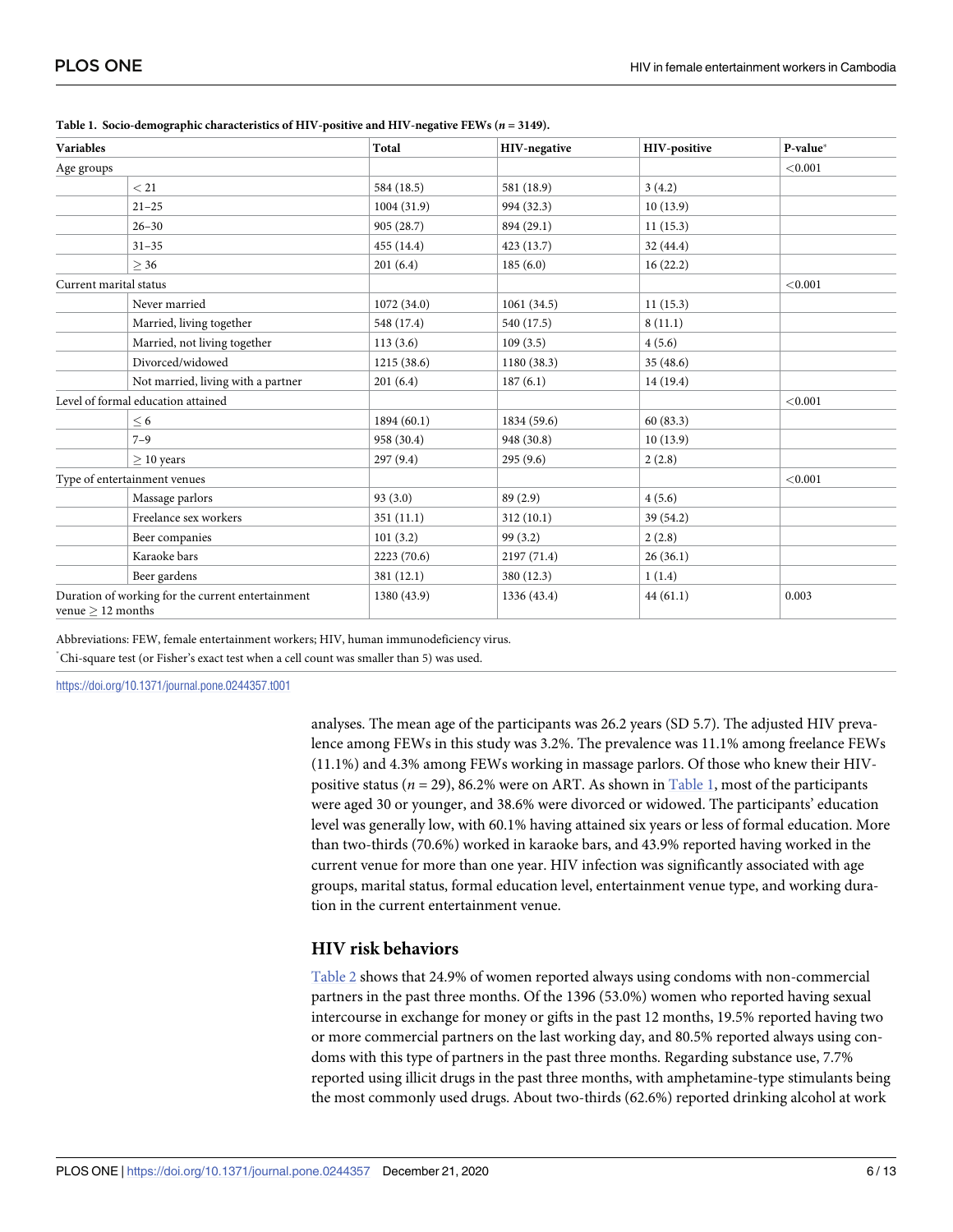| Sexual behaviors and STI symptoms                                             |                                                                             | Total       | HIV-negative | HIV-positive | P-value* |
|-------------------------------------------------------------------------------|-----------------------------------------------------------------------------|-------------|--------------|--------------|----------|
|                                                                               | Condom use with non-commercial partners in the past 3 months ( $n = 1473$ ) |             |              | < 0.001      |          |
|                                                                               | Always                                                                      | 367 (24.9)  | 349 (24.2)   | 18(56.3)     |          |
|                                                                               | Frequently                                                                  | 67(4.5)     | 66 (4.6)     | 1(3.1)       |          |
|                                                                               | Sometimes                                                                   | 245 (16.7)  | 241 (16.7)   | 4(12.5)      |          |
|                                                                               | Never                                                                       | 794 (53.9)  | 785 (54.5)   | 9(28.1)      |          |
| Had sex in exchange for money or gifts in the past 12<br>months               |                                                                             | 1396 (53.0) | 1343 (52.3)  | 53 (77.9)    | < 0.001  |
| Had $\geq$ 2 commercial sex partners on last working day<br>$(n = 1396)$      |                                                                             | 272(19.5)   | 254(18.9)    | 18(34.0)     | 0.007    |
| Condom use with commercial sexual partners in the last 3 month ( $n = 1292$ ) |                                                                             |             |              | 0.12         |          |
|                                                                               | Always                                                                      | 1040(80.5)  | 996 (80.3)   | 44(86.3)     |          |
|                                                                               | Frequently                                                                  | 95 (7.4)    | 93(7.5)      | 2(3.9)       |          |
|                                                                               | Sometimes                                                                   | 113(8.7)    | 109(8.8)     | 4(7.8)       |          |
|                                                                               | Never                                                                       | 44(3.4)     | 43(3.5)      | 1(2.0)       |          |
| Forced sex in the past 3 months                                               |                                                                             | 42(1.4)     | 36(1.2)      | 6(8.3)       | < 0.001  |
| Gang rape in the past 3 months                                                |                                                                             | 40(1.3)     | 35(1.1)      | 5(6.9)       | < 0.001  |
| Illicit drug use in the past 3 months                                         |                                                                             | 242(7.7)    | 216(7.0)     | 26(36.1)     | < 0.001  |
|                                                                               | ATS use                                                                     | 205(86.1)   | 181 (85.4)   | 24(92.3)     | 0.55     |
|                                                                               | Injecting drug use                                                          | 19(8.1)     | 16(7.7)      | 3(11.5)      | 0.45     |
| Drinking alcohol at work every day                                            |                                                                             | 1970 (62.6) | 1941(63.1)   | 29(40.3)     | < 0.001  |
| Having >5 alcoholic drinks on the last working day                            |                                                                             | 2545 (80.8) | 2500 (81.2)  | 45(62.5)     | < 0.001  |
| Having been diagnosed with an STI in the past 3 months                        |                                                                             | 635(20.2)   | 613(19.9)    | 22(30.6)     | 0.03     |
|                                                                               | STI symptoms in the past 3 months                                           |             |              |              |          |
|                                                                               | Abnormal vaginal discharge                                                  | 1066(33.9)  | 1033 (33.6)  | 33 (45.8)    | 0.03     |
|                                                                               | Lower abdominal pain                                                        | 814 (25.8)  | 785 (25.5)   | 29(40.3)     | 0.005    |
|                                                                               | Genital ulcers or sores                                                     | 78 (2.5)    | 72(2.3)      | 6(8.3)       | 0.001    |
|                                                                               | Genital warts                                                               | 42(1.3)     | 38(1.2)      | 4(5.6)       | 0.02     |
|                                                                               |                                                                             |             |              |              |          |

<span id="page-6-0"></span>

|  |  |  |  | Table 2. HIV risks among HIV-positive and HIV-negative FEWs in the study ( $n = 3149$ ). |
|--|--|--|--|------------------------------------------------------------------------------------------|
|--|--|--|--|------------------------------------------------------------------------------------------|

Abbreviations: ATS, amphetamine-type stimulants; FEW, female entertainment workers; HIV, human immunodeficiency virus; IBBS, integrated biological and behavioral survey.

� Chi-square test (or Fisher's exact test when a cell count was smaller than 5) was used.

<https://doi.org/10.1371/journal.pone.0244357.t002>

every day, and 80.8% reported having five or more alcoholic drinks on their last working day. About one in five (20.2%) reported having been diagnosed with an STI in the past three months. The most common facilities where the participants received the STI diagnosis were public health facilities (55.4%) and NGOs' clinics (34.7%). The participants also reported different forms of STI symptoms experienced in the past three months, including abnormal vaginal discharge (33.9%), lower abdominal pain (25.8%), ulcers or sores in genital areas (2.5%), and genital warts (1.3%). HIV infection was significantly associated with consistent condom use levels with non-commercial partners, involvement in transactional sex, the number of commercial sex partners, and forced sex and gang-rape experience. HIV infection was also significantly associated with STI diagnosis and symptoms and substance use, including illicit drug use, alcohol use, and binge drinking.

#### **Risk factors of HIV infection**

[Table](#page-7-0) 3 shows the results of the multiple logistic regression analysis. After controlling for other covariates, the odds of HIV infection were significantly higher among FEWs in the age group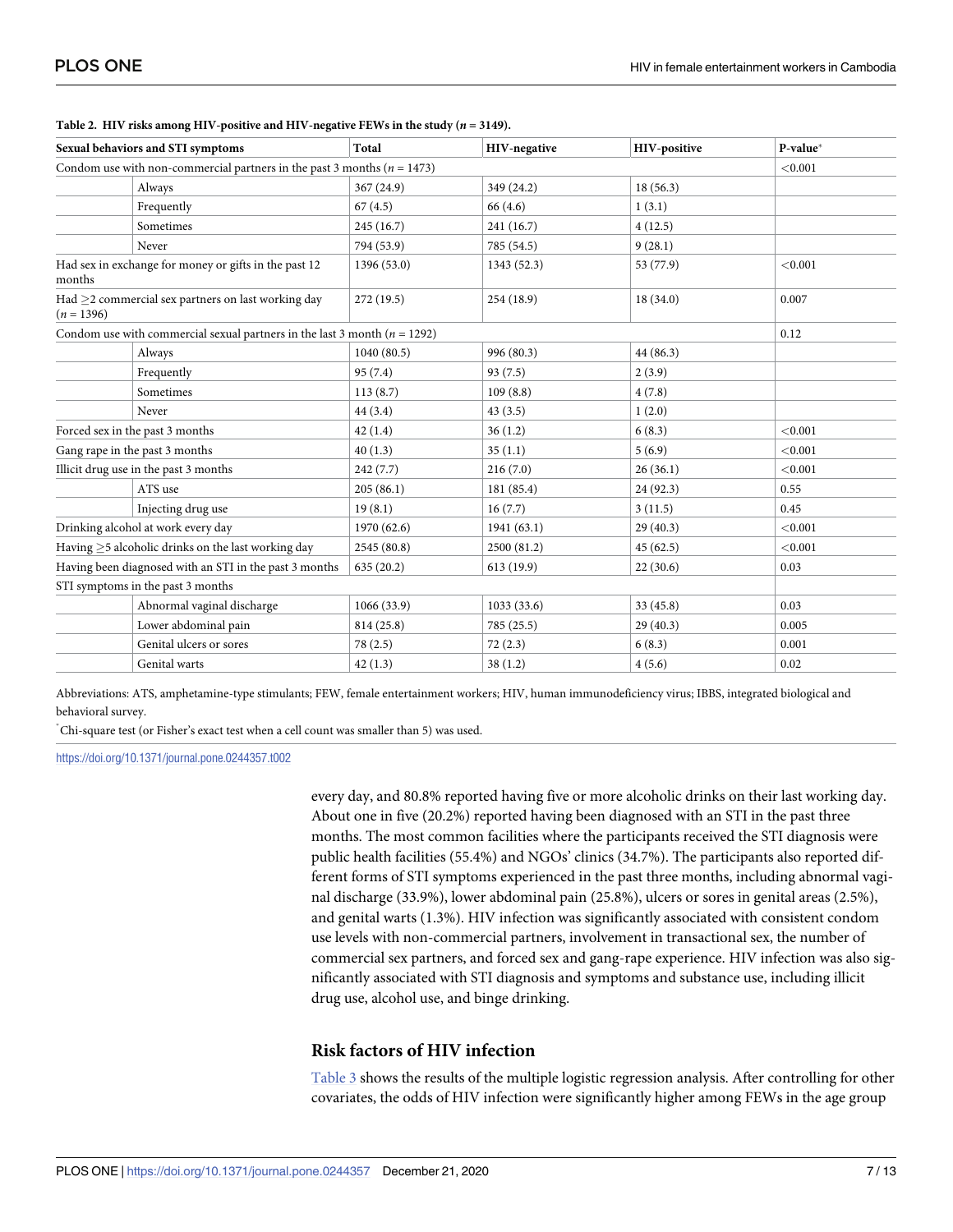| Variables in the final model |                                                     | <b>AOR (95% CI)</b> | P-value* |
|------------------------------|-----------------------------------------------------|---------------------|----------|
| Age group                    |                                                     |                     |          |
|                              | < 21                                                | Reference           |          |
|                              | $21 - 25$                                           | $1.62(0.43 - 5.20)$ | 0.48     |
|                              | $26 - 30$                                           | $1.81(0.47 - 4.05)$ | 0.39     |
|                              | $31 - 35$                                           | $2.72(1.36 - 8.25)$ | 0.001    |
|                              | > 36                                                | 3.62 (1.89–10.55)   | 0.004    |
|                              | Current marital status                              |                     |          |
|                              | Never married, not living with a partner            | Reference           |          |
|                              | Not married, living with a partner                  | $3.00(1.16 - 7.79)$ | 0.02     |
|                              | Married, living together                            | $0.56(0.20-1.53)$   | 0.25     |
|                              | Married, not living together                        | $2.17(0.62 - 7.63)$ | 0.23     |
|                              | Divorced/widowed                                    | $1.24(0.56 - 2.74)$ | 0.60     |
|                              | Level of formal education attained                  |                     |          |
|                              | $\leq 6$                                            | Reference           |          |
|                              | $7 - 9$                                             | $0.74(0.36 - 1.52)$ | 0.41     |
|                              | $\geq$ 10 years                                     | $0.32(0.17-0.83)$   | 0.02     |
|                              | Type of entertainment venues                        |                     |          |
|                              | Freelance sex workers                               | Reference           |          |
|                              | Massage parlors                                     | $0.91(0.28 - 2.92)$ | 0.87     |
|                              | Beer companies                                      | $0.34(0.07-1.60)$   | 0.17     |
|                              | Karaoke bars                                        | $0.26(0.14 - 0.50)$ | < 0.001  |
|                              | Beer gardens                                        | $0.17(0.09 - 0.54)$ | 0.01     |
|                              | Illicit drug use in the past 3 months               |                     |          |
|                              | No                                                  | Reference           |          |
|                              | Yes                                                 | $3.28(1.20-4.27)$   | 0.002    |
|                              | Had abnormal vaginal discharge in the past 3 months |                     |          |
|                              | N <sub>o</sub>                                      | Reference           |          |
|                              | Yes                                                 | $3.51(1.12 - 9.01)$ | 0.01     |
|                              | Had genital ulcer or sores in the past 3 months     |                     |          |
|                              | No                                                  | Reference           |          |
|                              | Yes                                                 | $2.06(1.09-3.17)$   | 0.02     |
|                              | Had genital warts in the past 3 months              |                     |          |
|                              | No                                                  | Reference           |          |
|                              | Yes                                                 | $2.89(1.44 - 6.33)$ | 0.006    |
|                              |                                                     |                     |          |

<span id="page-7-0"></span>**[Table](#page-6-0) 3. Factors associated with HIV infection among female entertainment workers (***n* **= 3149).**

Abbreviations: AOR, adjusted odds ratio; CI, confidence interval; FEW, female entertainment workers; HIV, human immunodeficiency virus.

 $\,$  Age, marital status, education level, entertainment venue, and variables associated with HIV infection in the bivariate analyses at a level of p*<*0.05 were simultaneously included in the model.

<https://doi.org/10.1371/journal.pone.0244357.t003>

of 31 to 35 (AOR 2.72, 95% CI 1.36–8.25) and 36 or older (AOR 3.62, 95% CI 1.89–10.55) than those in the age group of *<*21 years. The odds of HIV infection were significantly higher among FEWs who were not married but living with a partner than those who were never married and not living with a partner (AOR 3.00, 95% CI 1.16–7.79). The odds of HIV infection were significantly lower among FEWs who had attained at least ten years of formal education than those attaining  $\leq$ six years of formal education (AOR 0.32, 95% CI 0.17–0.83). Compared to freelance FEWs, the odds of HIV infection were significantly lower among FEWs working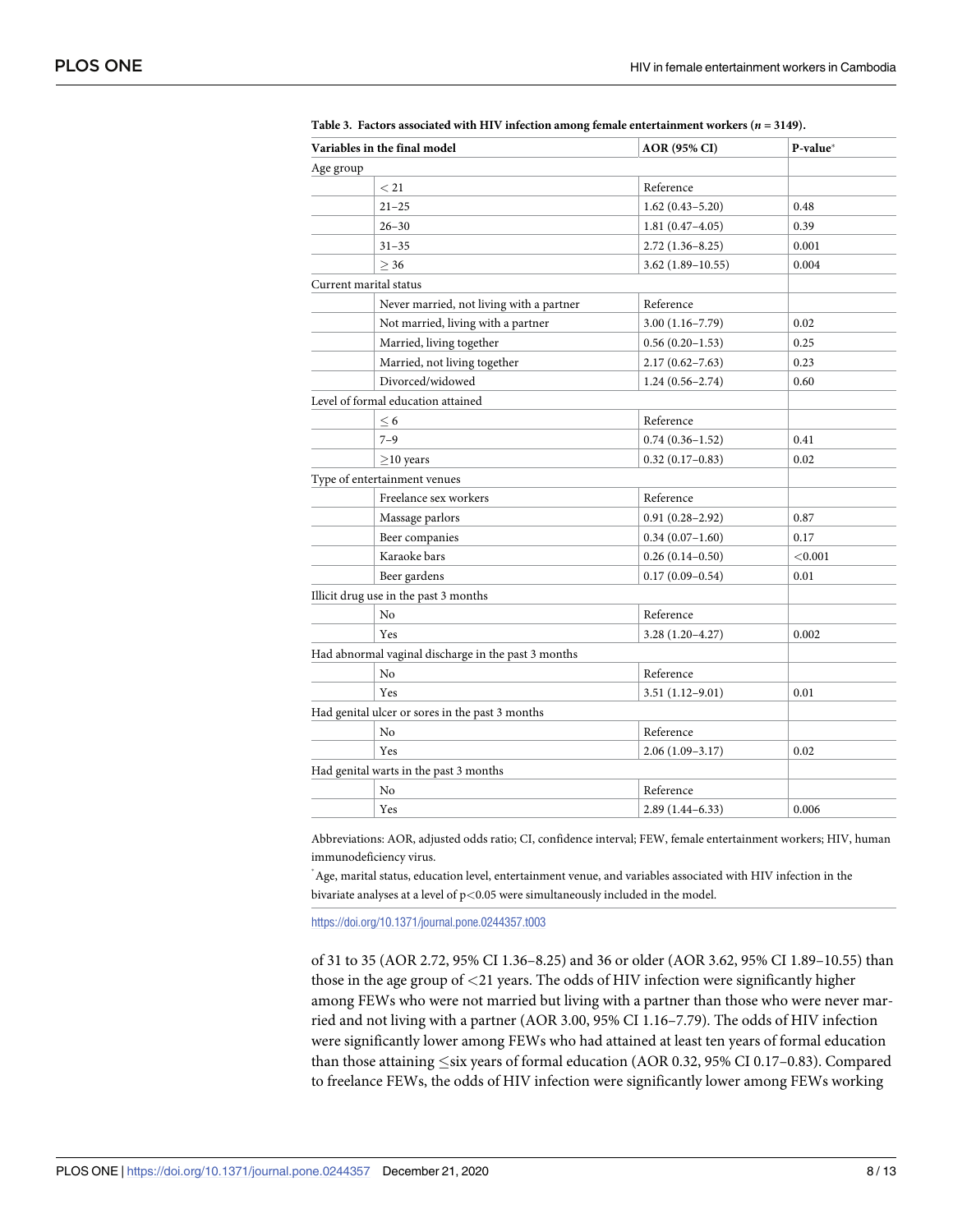<span id="page-8-0"></span>at karaoke bars (AOR 0.26, 95% CI 0.14–0.50) and beer gardens (AOR 0.17, 95% CI 0.09– 0.54). The odds of HIV infection were significantly higher among FEWs who reported having abnormal vaginal discharge (AOR 3.51, 95% CI 1.12–9.01), genital ulcers or sores (AOR 2.06, 95% CI 1.09–3.17), and genital warts (AOR 2.89, 95% CI 1.44–6.33) in the past three months than those who did not. The odds of HIV infection were also significantly higher among FEWs who reported using illicit drugs (AOR 3.28, 95% CI 1.20–4.27) than those who did not.

## **Discussion**

We found that the HIV prevalence among FEWs in this national survey was 3.2%, about six times higher than the estimated 0.6% prevalence among the Cambodian general population [\[4](#page-10-0)] and 0.3% among Cambodian pregnant women attending antenatal care in the same year [\[7](#page-11-0)]. This study also identified several risk factors associated with HIV infection among FEWs in this national survey. Our results showed that the risk of HIV infection increased significantly with age and was associated with the nature of entertainment venues where FEWs were working. The prevalence was also significantly higher among FEWs with histories of illicit drug use and STI diagnosis and symptoms such as genital warts, genital ulcers or sores, and abnormal vaginal discharge. The risk of HIV infection was inversely associated with years of formal education attained.

We found that the HIV prevalence was exceptionally high among specific subgroups of FEWs, such as freelance FEWs (11.1%) and FEWs working in massage parlors (4.3%). Past surveys have also indicated a high HIV prevalence among various groups of FEWs, such as brothel-based (17.4%) and street-based (37.3%) sex workers, as compared to the prevalence among women working in other entertainment establishments (9.8%) [\[12\]](#page-11-0). In the absence of a safer working environment such as brothels  $[12, 17, 29]$  $[12, 17, 29]$  $[12, 17, 29]$  $[12, 17, 29]$  $[12, 17, 29]$  $[12, 17, 29]$  $[12, 17, 29]$ , our findings suggest that differentiated programming is needed to ensure that HIV prevention efforts are intensified, particularly for street-based and freelance FEWs.

The higher prevalence of HIV among FEWs in the older age groups found in this study is in line with findings from another study that reported a similar relationship between HIV infection and older FEWs in Cambodia [\[30\]](#page-12-0). The cumulative exposure to HIV risks could explain this association. Previous studies in Cambodia also suggested that street-based FEWs tend to be older than women working in brothels and entertainment venues [\[12,](#page-11-0) [14,](#page-11-0) [17\]](#page-11-0). In this study, most HIV positive cases detected in the older age groups (*>*30 years) were aware of their HIV status before the survey.

This study found that FEWs who were not married but living with their partners were at a higher risk of HIV. We also observed a similar trend among FEWs who were married but not living with their partners. This observation is consistent with findings from previous studies in Cambodia, which showed low rates of consistent condom use in non-commercial relationships among FEWs [[11](#page-11-0), [19](#page-11-0), [20](#page-11-0)]. In our recent study, unprotected sex was reported by FEWs to be a way to express trust and faithfulness to their regular non-commercial partners (sweethearts) [\[11,](#page-11-0) [19\]](#page-11-0). Together, these findings may explain the higher risk of HIV among non-married FEWs living with partners. Given the consistency of this observation, new strategies to increase consistent condom use among FEWs are warranted.

Besides, our results indicated that the risk of HIV was higher among FEWs who reported illicit drug use. This finding could be attributed to the negative impact of illicit drug use on consistent condom use, numbers of sex partners, or unsafe injection practices [\[12,](#page-11-0) [31–33](#page-12-0)]. Furthermore, our study found that the presence of STI symptoms was associated with HIV infection, and it is consistent with other evidence regarding the relationship between STIs and HIV infection [\[12,](#page-11-0) [16\]](#page-11-0). The high prevalence of STI symptoms observed in our study is congruous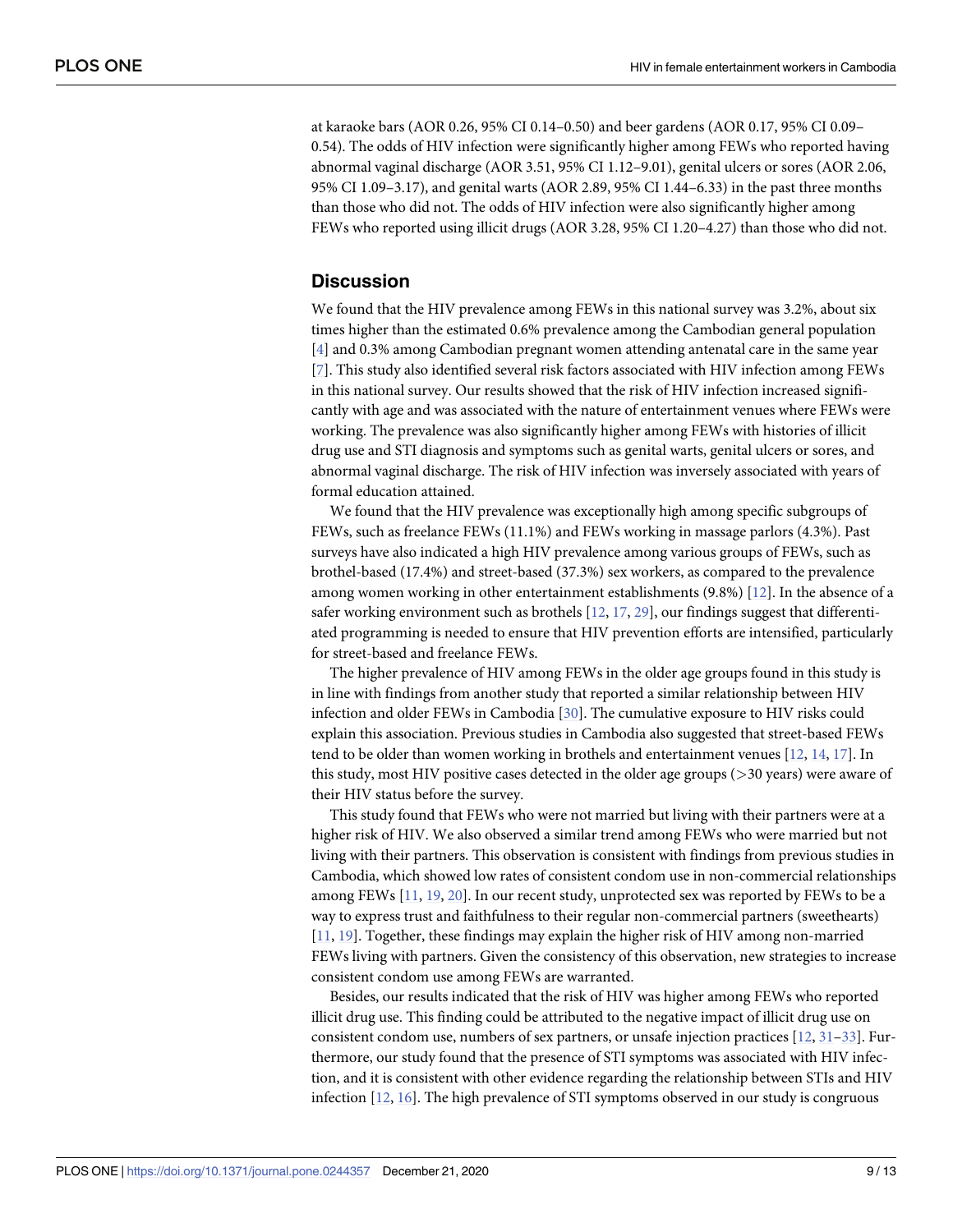<span id="page-9-0"></span>with findings from other studies conducted among FEWs in Cambodia [[11](#page-11-0), [12,](#page-11-0) [14,](#page-11-0) [19\]](#page-11-0). These results suggested that tailored education efforts should be implemented, emphasizing regular condom use, condom negotiation skills, and the detrimental effects of alcohol and other substance use on HIV exposure. Risk-reduction education is crucial, given that the prevalence of HIV was higher among less educated FEWs.

#### **Strengths and limitations**

The strengths of this study include the implementation of multi-stage sampling procedures to engage a large sample of FEWs across sites with a high burden of HIV in Cambodia. We used standardized data collection procedures and validated tools to collect biological samples and survey data across all study sites. Furthermore, this survey involved pertinent stakeholders at different national health system levels, NGOs, and community members in developing the study protocol, tools, and strategies for disseminating study findings.

Despite these strengths, this study also has several limitations. First, this study did not include seven provinces with a lower burden of HIV and a smaller FEW population. Therefore, the study findings may not be generalized to a national level, although the data were appropriately weighted in the analyses. Second, we collected data on sensitive issues such as sexual behaviors using self-reported measures through face-to-face interviews that may result in potential social desirability bias. The risks are likely to be underestimated, given the cultural norms governing sexual behaviors and substance use in Cambodia. Third, albeit minimal, the monetary incentive given to the participants and their connection to the ongoing communitybased HIV programs may have affected their genuine motivation to partake in the study and potentially influenced their response to the survey. Nevertheless, we believe that we took sufficient measures to minimize these potential effects throughout the data collection. Finally, we could not meet the sample size requirement for freelance FEWs due to difficulty reaching this population. Therefore, generalizability to the entire population of freelance FEWs could be limited.

#### **Conclusions**

This study documents the prevalence and risk factors of HIV infection among FEWs in Cambodia. The results showed that the HIV infection risk was associated with older age, the nature of the entertainment venues where FEWs were working, and history of illicit drug use and STI symptoms in the past three months. The risk of HIV infection was inversely associated with years of formal education attained. These findings indicate that differentiated strategies for HIV prevention among FEWs should be geared towards the FEWs working as freelancers or in veiled entertainment venues, such as massage parlors, and freelance FEWs. However, prevention efforts for venue-based FEWs should be maintained. Innovative interventions such as online services and mobile health technologies using text and voice messaging may be more useful than the current reliance on physical outreach activities to effectively reach freelance and other high-risk FEWs for early HIV detection and linking them to treatment and care services.

#### **Supporting information**

**S1 [Questionnaire.](http://www.plosone.org/article/fetchSingleRepresentation.action?uri=info:doi/10.1371/journal.pone.0244357.s001) (English).** (PDF) **S2 [Questionnaire.](http://www.plosone.org/article/fetchSingleRepresentation.action?uri=info:doi/10.1371/journal.pone.0244357.s002) (Khmer).**

(PDF)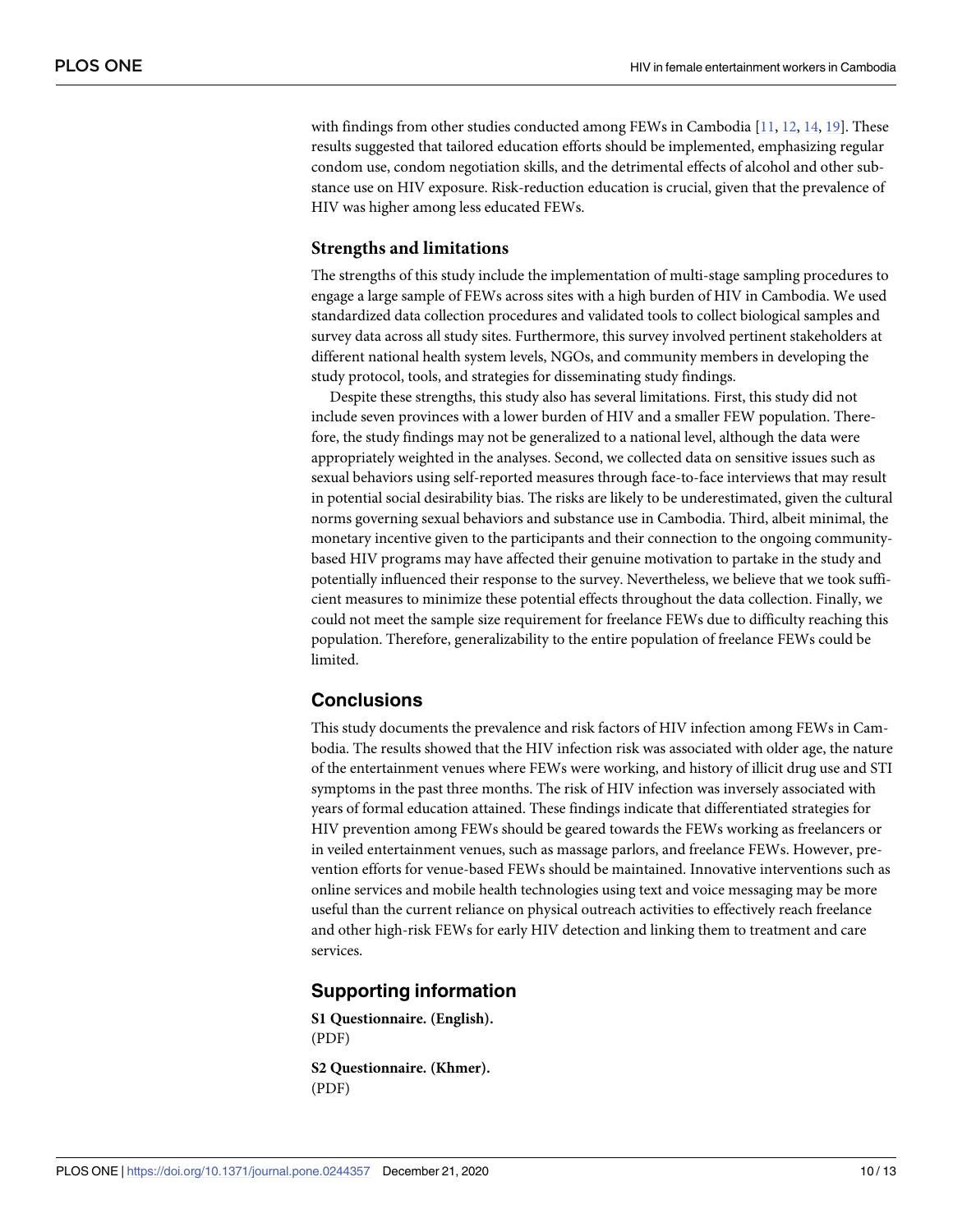#### <span id="page-10-0"></span>**Acknowledgments**

This study was conducted in a collaboration between the National Center for HIV/AIDS, Dermatology and STD and the consortium partners of the HIV/AIDS Flagship Project, including KHANA, FHI360, PSI/PSK. We thank all implementing partners and participants in the study who fully supported the study. Special thanks go to Janika Sullivan, a master's student from the Public Health Program, Touro University California, USA and an international intern at KHANA Center for Population Health Research for her excellent inputs in the manuscript development.

#### **Author Contributions**

**Conceptualization:** Sovannary Tuot, Pheak Chhoun, Phalkun Mun, Kiesha Prem, Siyan Yi.

**Data curation:** Sovannary Tuot, Alvin Kuo Jing Teo, Phalkun Mun, Kiesha Prem, Siyan Yi.

**Formal analysis:** Sovannary Tuot, Alvin Kuo Jing Teo, Kiesha Prem, Siyan Yi.

**Funding acquisition:** Sovannary Tuot, Phalkun Mun, Siyan Yi.

**Investigation:** Sovannary Tuot, Alvin Kuo Jing Teo, Pheak Chhoun, Phalkun Mun, Kiesha Prem, Siyan Yi.

**Methodology:** Sovannary Tuot, Alvin Kuo Jing Teo, Phalkun Mun, Kiesha Prem, Siyan Yi.

**Project administration:** Sovannary Tuot, Pheak Chhoun, Phalkun Mun, Siyan Yi.

**Resources:** Sovannary Tuot, Pheak Chhoun, Phalkun Mun, Siyan Yi.

**Software:** Sovannary Tuot, Alvin Kuo Jing Teo, Kiesha Prem, Siyan Yi.

**Supervision:** Sovannary Tuot, Pheak Chhoun, Phalkun Mun, Siyan Yi.

**Validation:** Sovannary Tuot, Alvin Kuo Jing Teo, Pheak Chhoun, Phalkun Mun, Kiesha Prem, Siyan Yi.

**Visualization:** Sovannary Tuot, Alvin Kuo Jing Teo, Kiesha Prem, Siyan Yi.

**Writing – original draft:** Sovannary Tuot, Alvin Kuo Jing Teo, Kiesha Prem, Siyan Yi.

**Writing – review & editing:** Sovannary Tuot, Alvin Kuo Jing Teo, Pheak Chhoun, Phalkun Mun, Kiesha Prem, Siyan Yi.

#### **References**

- **[1](#page-1-0).** Vun MC, Fujita M, Rathavy T, Eang MT, Sopheap S, Sovannarith S, et al. Achieving universal access and moving towards elimination of new HIV infections in Cambodia. J Int AIDS Soc. 2014; 17:18905. <https://doi.org/10.7448/IAS.17.1.18905> PMID: [24950749](http://www.ncbi.nlm.nih.gov/pubmed/24950749)
- **[2](#page-1-0).** National Center for HIV/AIDS, Dermatology and STD. Estimation of the HIV Prevalence among General Population in Cambodia, 2010. Phnom Penh: National Center for HIV/AIDS, Dermatology and STD; 2011.
- **[3](#page-1-0).** National Center for HIV/AIDS, Dermatology and STD (NCHADS). Annual report 2012. Phnom Penh: National Center for HIV/AIDS, Dermatology and STD; 2013.
- **[4](#page-1-0).** National Center for HIV/AIDS, Dermatology and STD. Annual Report 2015. Phnom Penh: National Center for HIV/AIDS, Dermatology and STD; 2016.
- **[5](#page-1-0).** UNAIDS–The Joint United Nations Programme on HIV/AIDS. Global report. UNAIDS report on the global AIDS epidemic 2013. Geneva: UNAIDS, 2013.
- **[6](#page-1-0).** UNAIDS–The Joint United Nations Programme on HIV/AIDS, World Health Organization (UNAIDS/ WHO). Guidelines on estimating the size of the populations most at risk to HIV. Geneva: UNAIDS/ WHO; 2010.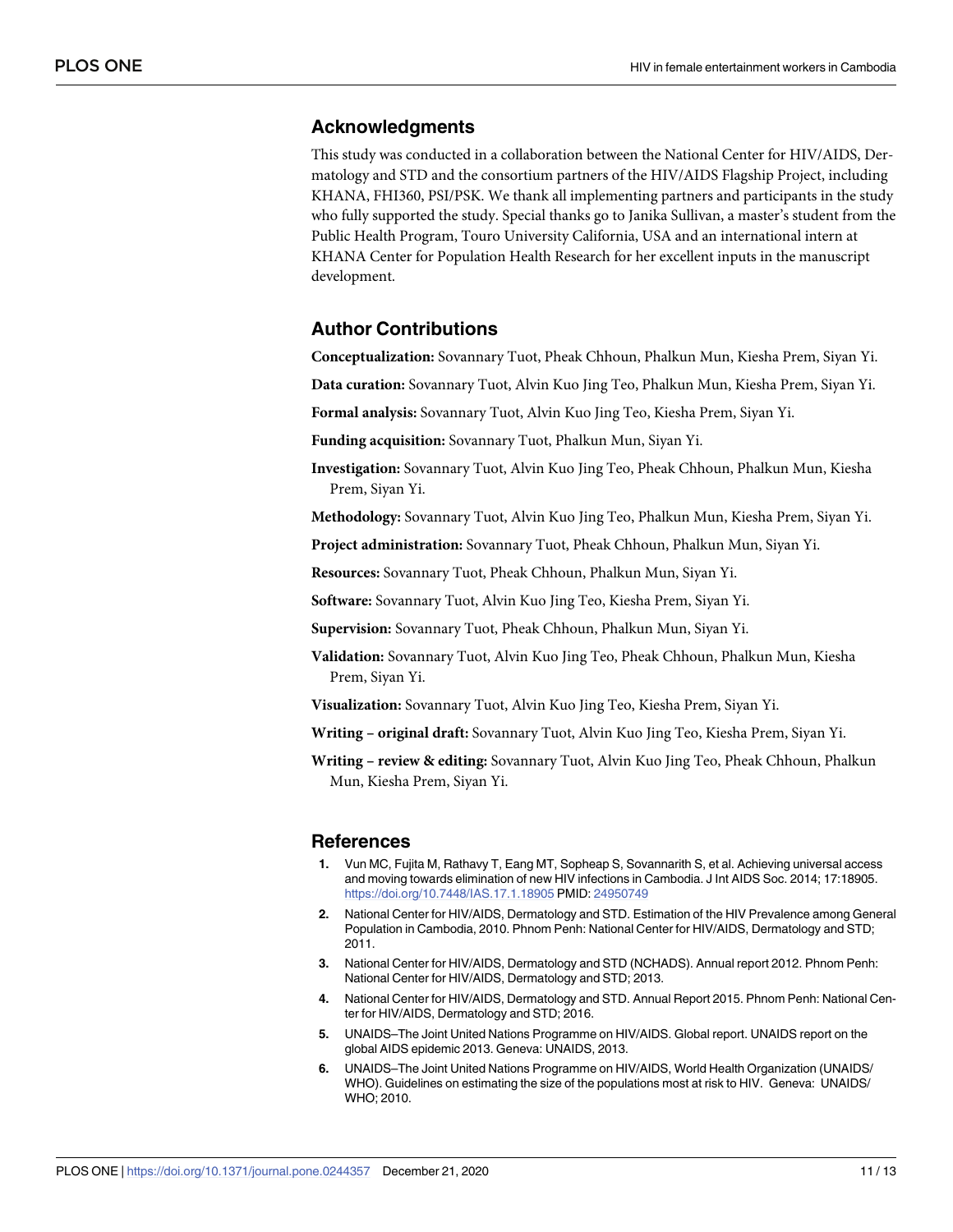- <span id="page-11-0"></span>**[7](#page-1-0).** Mun P, Heng S, Tuot S, Morgan P, Pal K, Chhoun P, Yi S. National HIV Sentinel Survey among Women Attending Antenatal Care in Cambodia 2014. Phnom Penh: National Center for HIV/AIDS, Dermatology and STD; 2016.
- **[8](#page-1-0).** National Center for HIV/AIDS, Dermatology and STD. Annual Report 2013. Phnom Penh: National Center for HIV/AIDS, Dermatology and STD; 2014.
- **[9](#page-1-0).** Ministry of Justice. Law on suppression of human trafficking and sexual exploitation 2008. Phnom Penh: Ministry of Justice, 2011.
- **[10](#page-1-0).** Yi S, Tuot S, Yung K, Kim S, Chhea C, Saphonn V. Factors associated with risky sexual behavior among unmarried most-at-risk young people in Cambodia. Am J Public Health Res. 2014; 2:211–20.
- **[11](#page-1-0).** Yi S, Tuot S, Chhoun P, Pal K, Ngin C, Chhim K, Brody C. Sex with sweethearts: Exploring factors associated with inconsistent condom use among unmarried female entertainment workers in Cambodia. BMC Infect Dis. 2017; 17(1):20. <https://doi.org/10.1186/s12879-016-2101-2> PMID: [28056842](http://www.ncbi.nlm.nih.gov/pubmed/28056842)
- **[12](#page-2-0).** Couture MC, Sansothy N, Sapphon V, Phal S, Sichan K, Stein E, et al. Young women engaged in sex work in Phnom Penh, Cambodia, have high incidence of HIV and sexually transmitted infections, and amphetamine-type stimulant use: new challenges to HIV prevention and risk. Sex Transm Dis. 2011; 38 (1):33–9. <https://doi.org/10.1097/OLQ.0b013e3182000e47> PMID: [21085056](http://www.ncbi.nlm.nih.gov/pubmed/21085056)
- **13.** Brody C, Chhoun P, Tuot S, Pal K, Chhim K, Yi S. HIV risk and psychological distress among female entertainment workers in Cambodia: a cross-sectional study. BMC Public Health. 2016; 16:133. [https://](https://doi.org/10.1186/s12889-016-2814-6) [doi.org/10.1186/s12889-016-2814-6](https://doi.org/10.1186/s12889-016-2814-6) PMID: [26861542](http://www.ncbi.nlm.nih.gov/pubmed/26861542)
- **[14](#page-8-0).** Couture MC, Evans JL, Sothy NS, Stein ES, Sichan K, Maher L, et al. Correlates of amphetamine-type stimulant use and associations with HIV-related risks among young women engaged in sex work in Phnom Penh, Cambodia. Drug Alcohol Depend. 2012; 120(1–3):119–26. [https://doi.org/10.1016/j.](https://doi.org/10.1016/j.drugalcdep.2011.07.005) [drugalcdep.2011.07.005](https://doi.org/10.1016/j.drugalcdep.2011.07.005) PMID: [21820251](http://www.ncbi.nlm.nih.gov/pubmed/21820251)
- **15.** Draughon Moret JE, Carrico AW, Evans JL, Stein ES, Couture MC, Maher L, et al. The impact of violence on sex risk and drug use behaviors among women engaged in sex work in Phnom Penh, Cambodia. Drug Alcohol Depend. 2016; 161:171–7. <https://doi.org/10.1016/j.drugalcdep.2016.01.028> PMID: [26883684](http://www.ncbi.nlm.nih.gov/pubmed/26883684)
- **[16](#page-8-0).** Kim AA, Sun LP, Chhorvann C, Lindan C, Van Griensven F, Kilmarx PH, et al. High prevalence of HIV and sexually transmitted infections among indirect sex workers in Cambodia. Sex Transm Dis. 2005; 32 (12):745–51. <https://doi.org/10.1097/01.olq.0000175384.44106.be> PMID: [16314771](http://www.ncbi.nlm.nih.gov/pubmed/16314771)
- **[17](#page-2-0).** Maher L, Mooney-Somers J, Phlong P, Couture MC, Stein E, Evans J, et al. Selling sex in unsafe spaces: sex work risk environments in Phnom Penh, Cambodia. Harm Reduct J. 2011; 8:30. [https://doi.](https://doi.org/10.1186/1477-7517-8-30) [org/10.1186/1477-7517-8-30](https://doi.org/10.1186/1477-7517-8-30) PMID: [22099449](http://www.ncbi.nlm.nih.gov/pubmed/22099449)
- **[18](#page-3-0).** Sopheab H, Tuot S, Chhea C, Gorbach P. Characteristics, risk behaviors and factors associated with abortion among female entertainment workers in Cambodia. Reprod Health. 2015; 12:82. [https://doi.](https://doi.org/10.1186/s12978-015-0075-y) [org/10.1186/s12978-015-0075-y](https://doi.org/10.1186/s12978-015-0075-y) PMID: [26341129](http://www.ncbi.nlm.nih.gov/pubmed/26341129)
- **[19](#page-8-0).** Yi S, Tuot S, Chhoun P, Brody C, Tith K, Oum S. The impact of a community-based HIV and sexual reproductive health program on sexual and healthcare-seeking behaviors of female entertainment workers in Cambodia. BMC Infect Dis. 2015; 15:221. <https://doi.org/10.1186/s12879-015-0954-4> PMID: [26047818](http://www.ncbi.nlm.nih.gov/pubmed/26047818)
- **[20](#page-2-0).** Yi S, Tuot S, Chhoun P, Pal K, Tith K, Brody C. Factors associated with induced abortion among female entertainment workers: a cross-sectional study in Cambodia. BMJ Open. 2015; 5(7):e007947. [https://](https://doi.org/10.1136/bmjopen-2015-007947) [doi.org/10.1136/bmjopen-2015-007947](https://doi.org/10.1136/bmjopen-2015-007947) PMID: [26231754](http://www.ncbi.nlm.nih.gov/pubmed/26231754)
- **[21](#page-2-0).** Yi S, Tuot S, Chhoun P, Pal K, Chhim K, Ngin C, et al. Sexual Behaviors, HIV Knowledge, HIV Testing Attitudes and Recent HIV Testing among Female Entertainment Workers in Cambodia: A Cross-Sectional Study. PLoS One. 2018; 13(7):e0198095. <https://doi.org/10.1371/journal.pone.0198095> PMID: [29965968](http://www.ncbi.nlm.nih.gov/pubmed/29965968)
- **[22](#page-2-0).** The World Bank Group. New country classifications by income level 2016–217. Washington DC: The World Bank Group; 2016.
- **[23](#page-2-0).** National Center for HIV/AIDS, Dermatology and STD (NCHADS). Behavioral Sentinel Surveillance (BSS 2013). Phnom Penh: NCHADS; 2013.
- **[24](#page-2-0).** Dean AG, Sullivan KM, Soe MM. OpenEpi: Open Source Epidemiologic Statistics for Public Health, Version. Updated 2013/04/06.
- **[25](#page-3-0).** Yi S, Ngin C, Tuot S, Chhoun P, Chhim S, Pal K, Mun P, Mburu G. HIV prevalence, risky behaviors, and discrimination experiences among transgender women in Cambodia: descriptive findings from a national integrated biological and behavioral survey. BMC Int Health Hum Rights. 2017; 17(1):14. <https://doi.org/10.1186/s12914-017-0122-6> PMID: [28535758](http://www.ncbi.nlm.nih.gov/pubmed/28535758)
- **[26](#page-3-0).** Yi S, Chhim S, Chhoun P, Tuot S, Mun P, et al. Men Who Have Sex with Men in Cambodia: Population Size, HIV Risky Behaviors, and HIV Prevalence. Am J Epidemiol Infect Dis. 2016; 4(5):91–9.